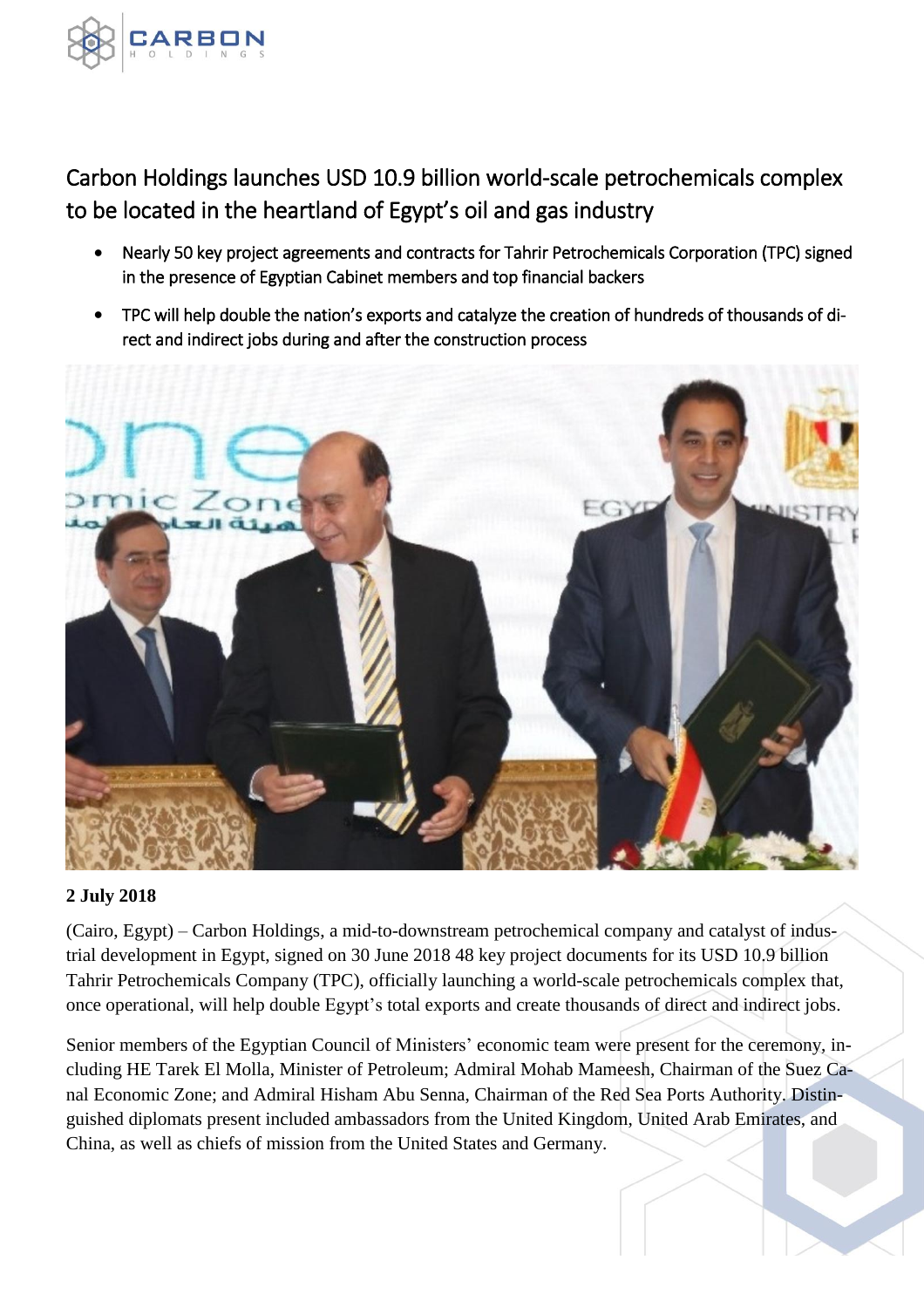

Participating in the event were senior officials from international finance institutions, including Societe Generale, debt financial adviser, represented by Richad Soundardjee, Group Chief Regional Officer, Corporate and Investment Banking, and Lazard, adviser to Carbon Holdings, represented by Xavier Atieh, Managing Director Head of Middle East and Africa. Joining them to witness the signing were Abdulla Mazrui, Youssef Al Nowais, Osama Kamal, and Tania Issa from Carbon Holdings' board of directors.

"The message today is clear: Egypt is emerging as an industrial and export powerhouse. We have just made crucial progress towards the establishment of TPC as the centerpiece of a new, global-calibre manufacturing hub," said Carbon Holdings Chairman and Chief Executive Officer Basil El-Baz. "This vision is to attract investment from global development finance institutions, export finance agencies, and other sophisticated investors. Located in the Suez Canal Economic Zone, in the heartland of the nation's oil and gas industry, TPC will both drive industrial development and lead export growth. Its USD 8 billion in projected annual exports will by themselves result in a dramatic increase in Egypt's total exports, while its output will make it possible for Egyptian manufacturers to make and export a range of products including plastics and packaging, paints and solvents, adhesives, floor coverings, and more.

"By virtue of simply existing, TPC will prompt Egyptian and global makers of plastics, packaging, paints, solvents, adhesives, floor coverings, and components used in the automotive industry to set up shop in the Suez Canal Economic Zone. 'If you build it, they will come.'"

TPC will be financed by equity and a USD 5.4 billion debt package. TPC and Carbon Holdings are at an advanced stage of securing financing from export credit agencies and other institutions, including UK Export Finance (UKEF), Germany's Euler Hermes, and the Overseas Private Investment Corporation (OPIC), the development finance institution of the United States government.

William Pegues, Director of Structured Finance and Insurance at OPIC said: "We have been pleased to work with Carbon Holdings and our international co-lenders toward the realization of the TPC project. We recognize its central role in Egyptian economic development and the powerful contribution that it can make to employment, the manufacturing base, and the value chain."

Edna Schoene, member of the board at Euler Hermes, added: "Being a long-term, reliable partner of the German industry for exports to Egypt, we are proud to further underpin our engagement, both in the region as well as in the petrochemicals segment."

Among the project documents signed were:

- **Engineering, procurement, and construction contracts** with Linde, Bechtel, Archirodon, Maire Tecnimont, Hassan Allam Construction, and Consolidated Contractors Group
- **Commercial agreements** with Bayegan International and AOT
- **Land and port agreements** with the Red Sea Port Authority
- **Project management consultancy contracts** with Bechtel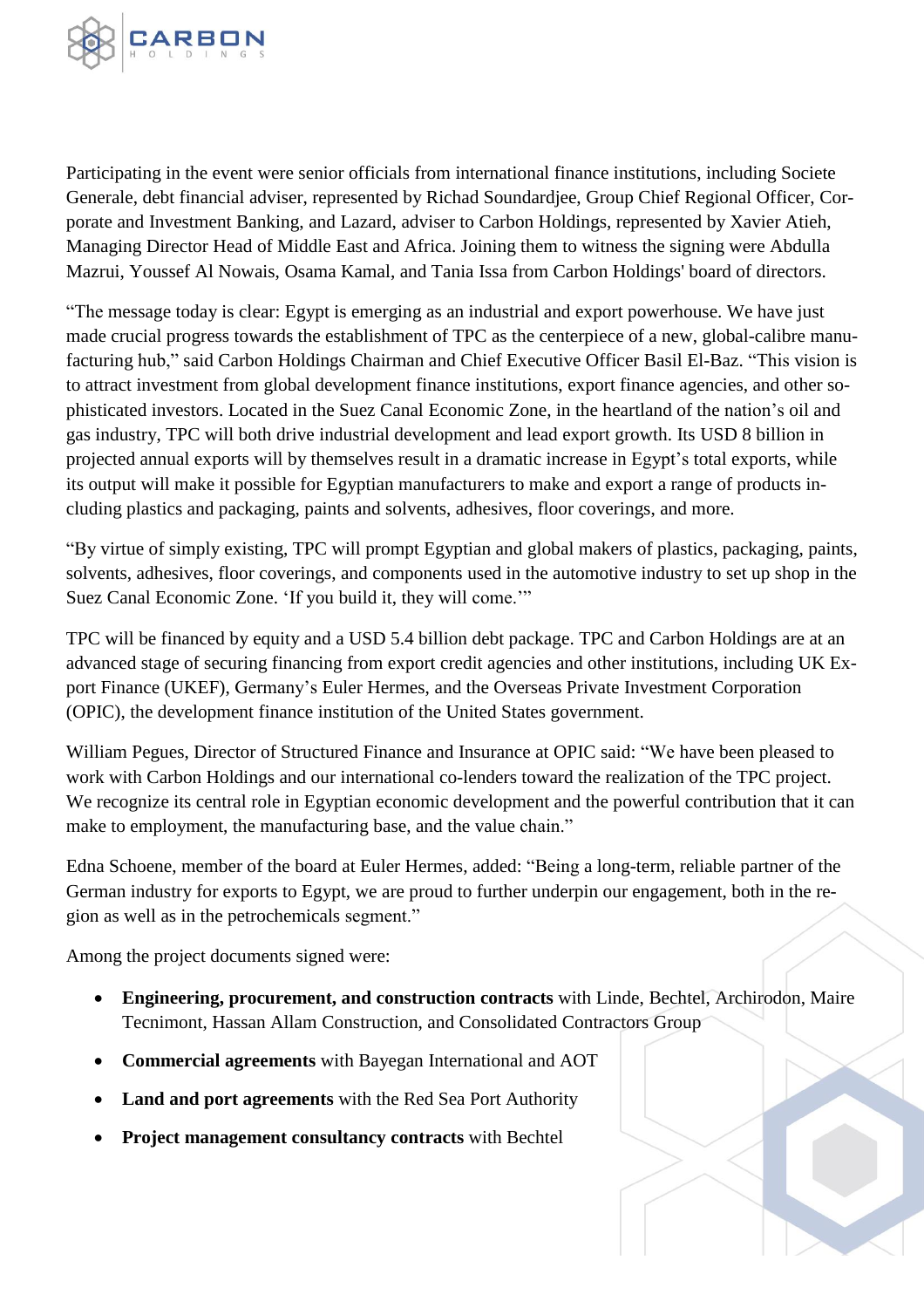

- **Operations and maintenance agreements** with GE for power and Suez Water
- **Technology license agreements** with Linde, Univation Technologies, and Novolen Technology

Investors and lenders in Carbon Holdings, which El-Baz founded in 2008, include the International Finance Corporation (IFC), the European Bank for Reconstruction and Development (EBRD), the African Finance Corporation (AFC), and Gulf Capital, among others.

TPC's petrochemical complex is expected to create approximately 20,000 direct and 15,000 indirect jobs during the construction phase alone and will purchase some USD 1.5 billion worth of goods and services in Egypt. Once operational, it will employ more than 3,000 skilled workers, including both engineers and technicians, and as its products will be used as raw materials in the manufacture of other goods, TPC is expected to ultimately create more than 200,000 job opportunities in downstream sectors.

Carbon Holdings anticipates reaching financial close for TPC in the third quarter of 2018; principal construction at TPC is expected to take approximately four years from the initial drawdown of funds.

—Ends—

# **About Carbon Holdings:**

Carbon Holdings is a privately owned midstream and downstream petrochemical and process industrial plant company and is the principal shareholder and sponsor of several projects in the industrial zone in the Northwest Gulf of Suez, Egypt. Established in 2008 by Chairman and Chief Executive Officer Basil El-Baz, Carbon Holdings is a leader in the development and operation of petrochemical manufacturing projects in Egypt. Its portfolio includes Oriental Petrochemicals Company (OPC), a top producer of polypropylene, and Egypt Hydrocarbon Corporation (EHC), the only producer of nitric acid and low-grade ammonium nitrate in the Middle East and Africa. The company is also establishing the Tahrir Petrochemical Complex with an investment of USD 10.9 billion, which will be located in Suez Canal Free Economic Zone.

# **Contacts:**

Hana Shoukry Business Development Executive Coordinator Office of the Chairman and CEO Tel: +20 (0)2 3344 4774 Email: [hshoukry@carbonholdings.net](mailto:hshoukry@carbonholdings.net) [www.carbonholdings.net](http://www.carbonholdings.net/)

# **International Enquiries:**

**Hudson Sandler** Nick Lyon / Bertie Berger Tel +44 (0) 207 796 4133